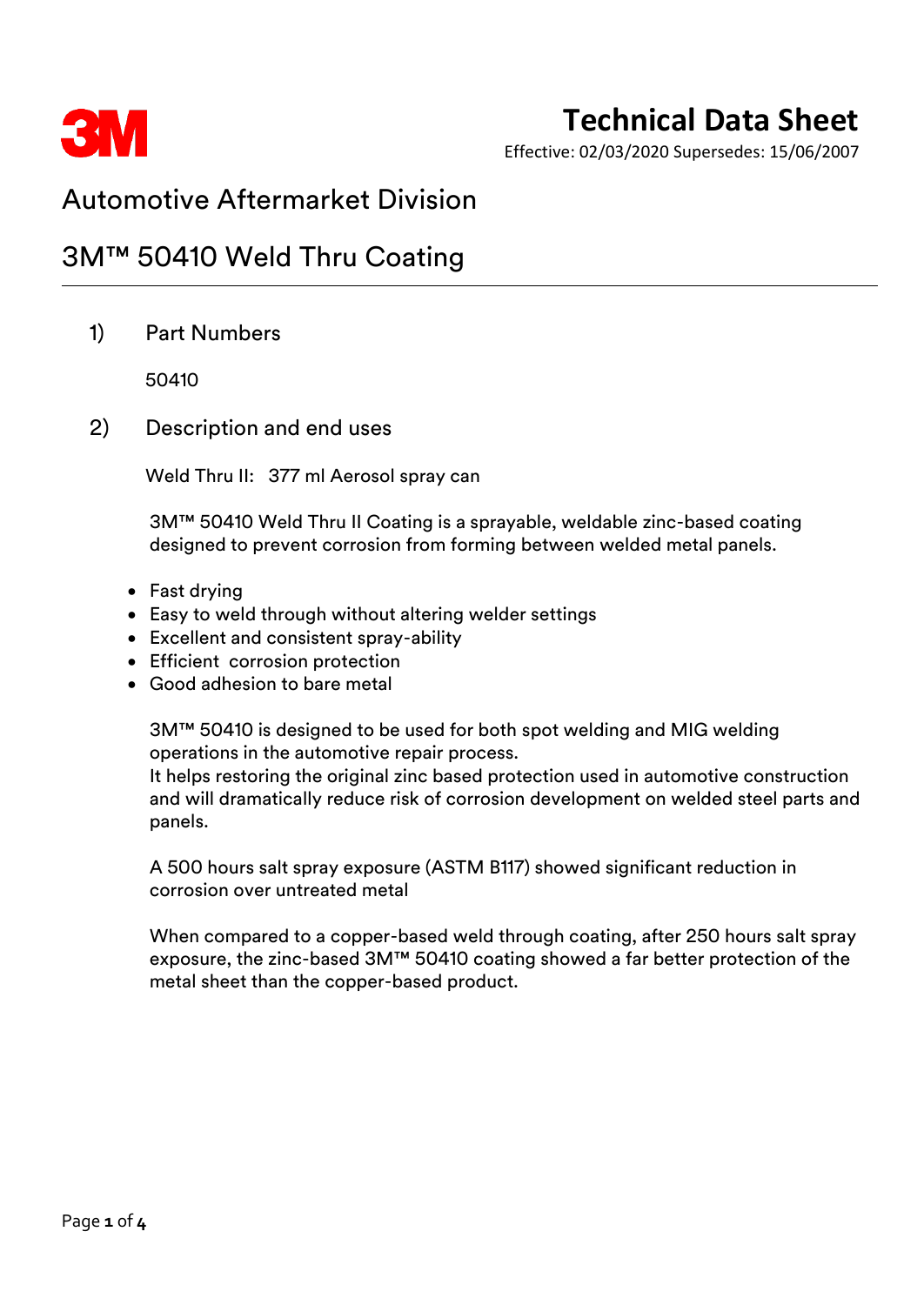

Effective: 02/03/2020 Supersedes: 15/06/2007

#### 3) Physical Properties

| Colour                  | Silver grey                                                                                                |
|-------------------------|------------------------------------------------------------------------------------------------------------|
| Packaging               | 377ml (361g) aerosol can                                                                                   |
| <b>Tack Free Time</b>   | 10 minutes (at 23°C, 50% RH)                                                                               |
| Solvent                 | Acetone                                                                                                    |
| <b>Flash Point</b>      | -104°C, Closed cup                                                                                         |
| % Solids (Typical)      | 64 %                                                                                                       |
| V.O.C.                  | 700 g/l                                                                                                    |
| <b>Specific Gravity</b> | 0.796                                                                                                      |
| Storage conditions      | $+5^{\circ}$ C to $+30^{\circ}$ C                                                                          |
| <b>Shelf Life</b>       | 24 months under normal storage conditions<br>(date of manufacturing in American style on<br>bottom of can) |

#### 4) Directions for Use

- Remove all paint, rust, oil and other contaminant from the surface to be coated. Sand remaining coatings with P60-P120 grit abrasive.
- Clean and degrease surface with 3M™ 08984.
- Shake can well for approx. 1 minute after agitator ball is heard. Shake frequently during use.
- Hold can about 15cm from surface to be coated. Apply to all bare surfaces and edges in the vicinity of the intended weld.
- Two thin layers are recommended to obtain the correct thickness and optimum corrosion protection.
- Weld after product has dried (about 10 to 20 minutes).
- Invert can and spray to purge nozzle.

*Note:*

- *Do not apply filler or other top coat over 3M*™ *50410 as this may causes lifting*. It is recommended to remove 3M™ 50410 from any surfaces to be painted.
- Spot weld in the first 24 hours. Longer time reduces conductivity.
- 5) Storage

Store at room temperature in flammables storage area. Rotate stock on a "first-infirst-out" basis. When stored at the recommended conditions in original, unopened containers, this product has a shelf life see container for details. Use in a wellventilated area.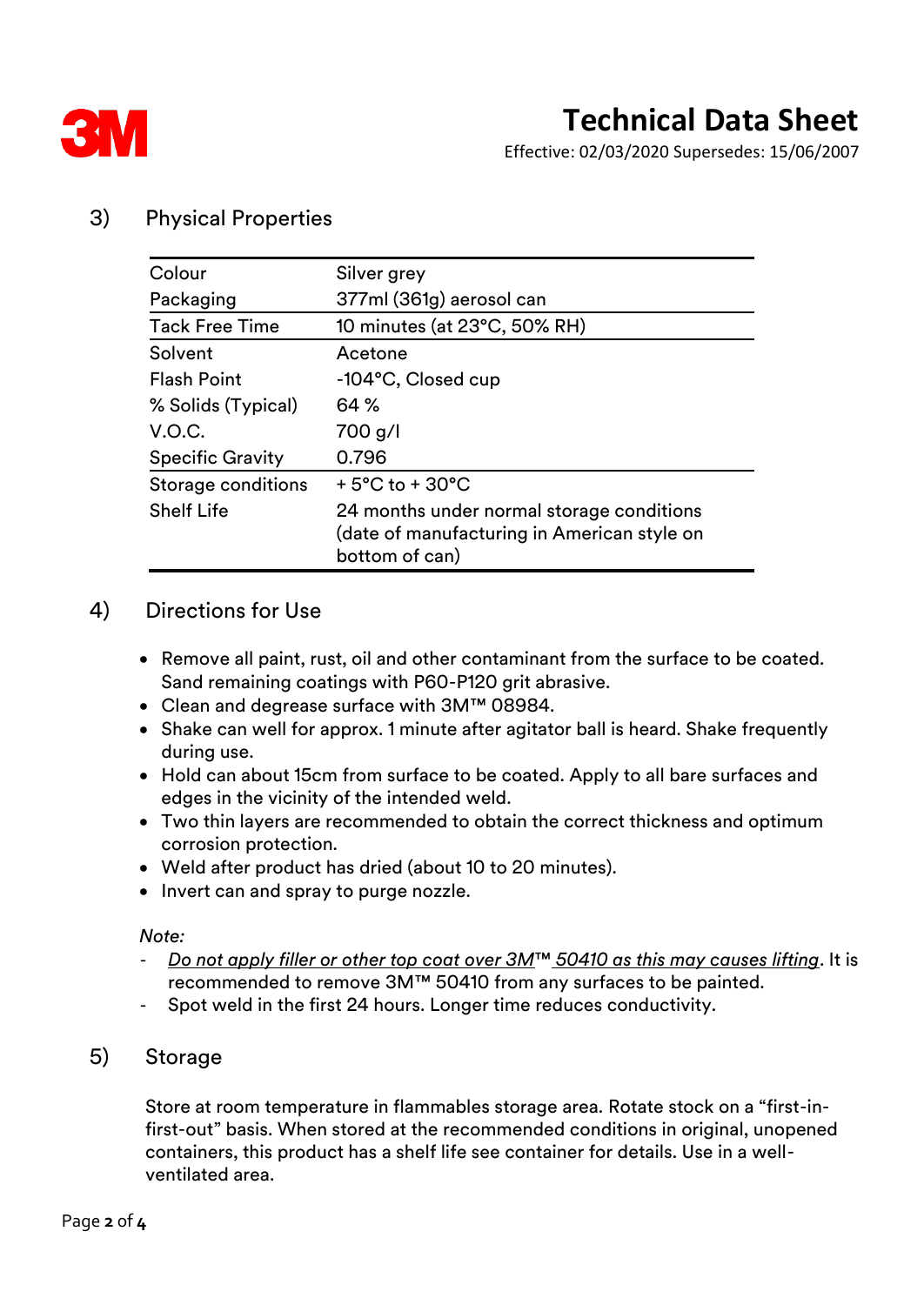

# **Technical Data Sheet**

Effective: 02/03/2020 Supersedes: 15/06/2007

#### 6) Safety

Please refer to the Material Safety Data Sheet or contact your local 3M™ Toxicology Department.

Pressurised container. Protect from sunlight and do not expose to temperature exceeding 50°C. Do not pierce or burn, even after use. Do not spray on a naked flame or incandescent material.

3M™ 50410 Weld Thru II Coating is designed FOR PROFESSIONAL USE ONLY.

7) Disclaimer

All statements, technical information and recommendations are based on tests we believe to be reliable but the accuracy or completeness thereof is not guaranteed. Please ensure before using our product that it is suitable for your intended use. All questions of reliability relating to this product are governed by the Terms of Sale subject, where applicable, to the prevailing law.

For Additional Health and Safety Information

3M South Africa & Sub-Saharan Africa, 146A Kelvin Drive, Woodmead, Sandton, South Africa, Tel: (0861) 225536

3M (East) AG Representation Office Tirane, Rruga Sami Frasheri, Pallati i Ri Perxhola Kati 2 Ap2, 1000 Albania

3M Arabia, LLC, Building 24-25 3M Saudi Arabia Zone C, Business Gate, Airport Road, Riyadh, Saudi Arabia

3M Bulgaria, Mladost 4, Business Park, bl.4, 2nd floor, Sofia 1766, Bulgaria

3M Česko, spol. s r.o., V Parku 2343/24, 148 00 - Praha 4, Czech Republic

3M (East) AG, Branch office Croatia, Avenija Većeslava Holjevca 40, 10 000 Zagreb, Croatia, Tel: +385 1 2499750, www.3m.com.hr

3M Egypt, Finance Center , New Cairo , Plot 140 , Banking Sector , 5th settlement , Cairo , Egypt

3M Hellas MEPE, Automotive Aftermarket Division, 20 Kifisias Avenue, 151 25 Marousi, Greece,

Phone: +30 210 68 85 300, innovation.gr@mmm.com, www.3M.gr

3M Hungária Kft, Neumann János u. 1/E, 1117 Budapest, Hungary

3M Israel, 91 Medinat Hayehudim St., Herzliya, Israel

3M Kenya Ltd, Victoria Towers, 3rd Floor, Kilimanjaro Av, Upperhill, Kenya

3M Gulf Limited, Ein El Mreisseh, Saint Charles City Center, 4th. Floor, P.O.Box: 11-5025, Riad el Solh, Beirut 1107 2180 Lebanon

3M Minnesota Mining & Manufacturing Nigeria Limited, No 2 Sheraton Opebi Link Road, Ikeja, Lagos Nigeria

3M Pakistan, Islamic Chamber of Commerce Building, ST-2/A, Block 9, KDA Scheme 5, Clifton, Karachi, Pakistan